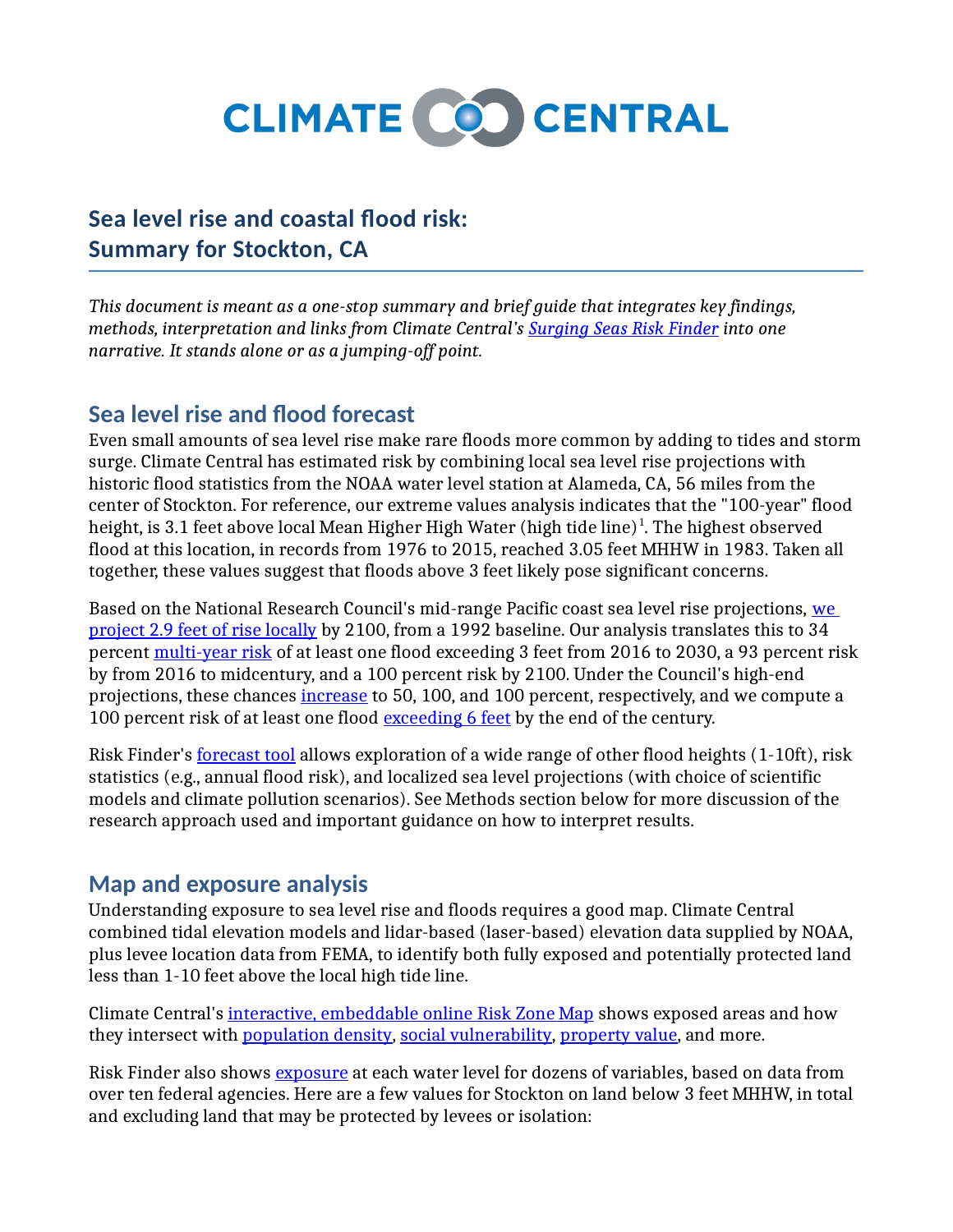| Variable                       | <u>Total Exposure</u> | <b>Excluding isolated areas</b> |
|--------------------------------|-----------------------|---------------------------------|
| Acres of land                  | 12,155                | 3,152                           |
| Population                     | 54,986                | 10,334                          |
| High social vulnerability pop. | 32,699                | 5,469                           |
| Housing units                  | 20,262                | 4,443                           |
| Property (\$ billions)         | 5.1                   | 2.5                             |
| Road miles                     | 168                   | 35                              |
| <b>EPA-listed sites</b>        | 32                    | 5                               |
| Schools                        | 19                    | 5                               |

At 6 feet, 84,143 people (30.3 percent of the total population in Stockton) and \$6,709 million are exposed in total.

Risk Finder offers comprehensive downloads of exposure tables as well as lists of facilities that may be affected, and data sources and methods descriptions for each variable. See Methods section below for more discussion of the general research approach used and important guidance on how to interpret results.

### **Comparison**

Threats vary from place to place. With heat maps and rankings, Risk Finder's [comparison module](http://www.riskfinder.org/place/stockton.ca.us?level=3&unit=ft#exposure-comparison) supplies wider regional context for exposure of each variable analyzed, and at any water level.

For example, Stockton is first out of all Cities in CA for total exposure of homes on land below 3 feet for cities over 100,000 in population. Stockton is second if ranked by its *percentage* of homes exposed, and it is first if all Cities are ranked by exposure after excluding areas that appear isolated or protected.

The comparison tool simply offers a different presentation of exposure analysis. Therefore the same methods and interpretative notes apply.

# **Methods and interpretation**

#### **Sea level rise and flood forecast**

The projections described here and in Surging Seas Risk Finder are based on analysis specific to a selected water level station site. They may or may not indicate nearby area risks, such as a specific location in Stockton. Local sea level rise projections are generally similar across neighboring areas. Flood risks can more easily vary across short distances, due to details of local topography and bathymetry and typical storm paths. Tool settings (under "When are the Risks?") allow comparison of results across multiple regional water level stations, to check for general consistency or differences.

The basic methods for this analysis follow Tebaldi et al (2012), plus simple extensions for [computing cumulative flood risk.](http://sealevel.climatecentral.org/research/methods/estimating-chances-and-timing-of-flood-levels1/) Furthermore, the current analysis improves local accuracy by employing all verified historic hourly water level data available at each [NOAA water level station](http://tidesandcurrents.noaa.gov/) through 2015, instead of limiting inputs to a standard 30-year period as in Tebaldi et al.

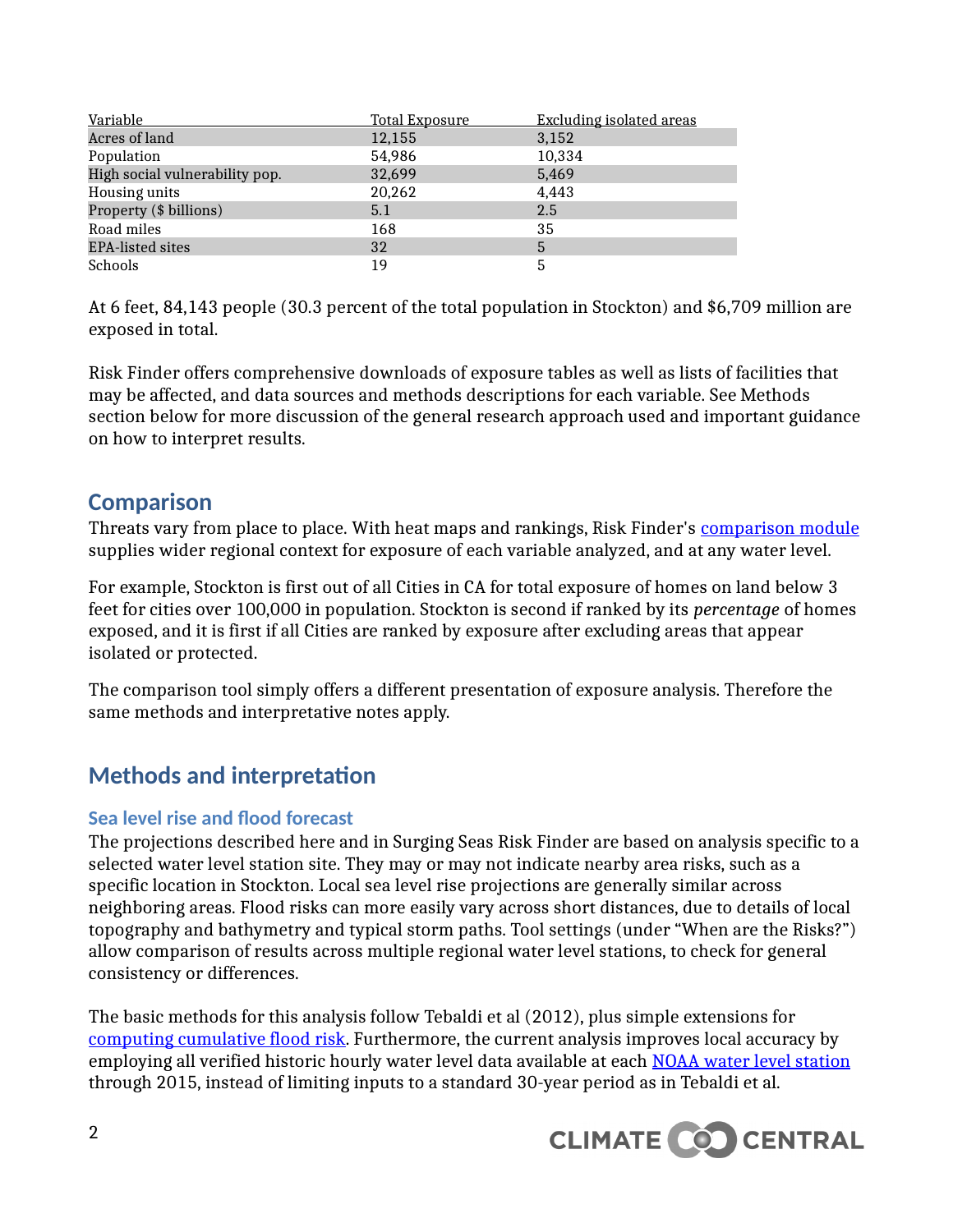Note that our analytic approach assumes that the storms of the future will resemble the storms of the past. However, research suggests that intense storms and surge will become more severe, possibly rendering the flood risk estimates here too low.

#### **Map and exposure analysis**

The basic methods for this analysis follow Strauss et al (2012), but using updated elevation data and incorporating levees. Flood maps are based on NOAA-supplied lidar elevation data and achieve near-perfect consistency with NOAA's Sea Level Rise and Coastal Flooding Impacts Viewer over the two products' shared elevation range (1-6 feet MHHW). Climate Central's analysis adds elevation data from USGS to fill rare gaps or to make rare updates after newer lidar data become available. We also supplement FEMA's Midterm Levee Inventory, the best available national dataset but known to be partial.

Exposure values indicate what sits on land below the selected water level (elevation), computed both with and without accounting for potential protection. They aim to illustrate general exposure to future sea level rise and coastal flooding -- not specify actual impacts or damages, or precisely "what will flood." Complicating factors include:

**Protection**. Levees, walls, dams, ridges, or other features may protect or isolate some areas, e.g. block hydrologic connectivity, especially at lower elevations, e.g. 10-year flood heights. Data limitations, such as incomplete levee data, and elevation data too coarse to capture narrow seawalls, make assessing protection difficult. However, the online tool allows toggling between including or excluding potentially protected areas from analysis. In assessing protection, we assumed levees are always sufficiently tall and strong, because data on height and condition were not available. Unmapped culverts, sewer lines, other connectivity, or rainwater unable to drain during coastal storm events, may also compromise apparently protected areas. Total and unprotected exposure values likely bracket the actual exposure from sea level rise and coastal flooding at any given water level.

**Bathtub method**. Employing elevation relative to local high tide lines (MHHW), this analysis uses near-flat water surfaces statewide to compare exposure. Actual storms create uneven flooding in limited areas.

**Elevation error**. The laser-based "lidar" elevation data used in this tool includes error. In rare cases, localized error may make large low-lying areas appear mistakenly connected to -- or isolated from -- the ocean at a particular water level.

**Dynamics**. This analysis does not account for future erosion, marsh migration, coastal development, coastal defense, or other dynamic factors that may affect exposure.

**Feature representations**. Available data represent most features (e.g. schools, roads) using simple point or line coordinates. Most exposure assessments thus cannot account for full structure or site footprints. Available data represent density variables (e.g. population) as totals within minimum Census units (e.g. blocks). The analysis treats each unit's total as spread out